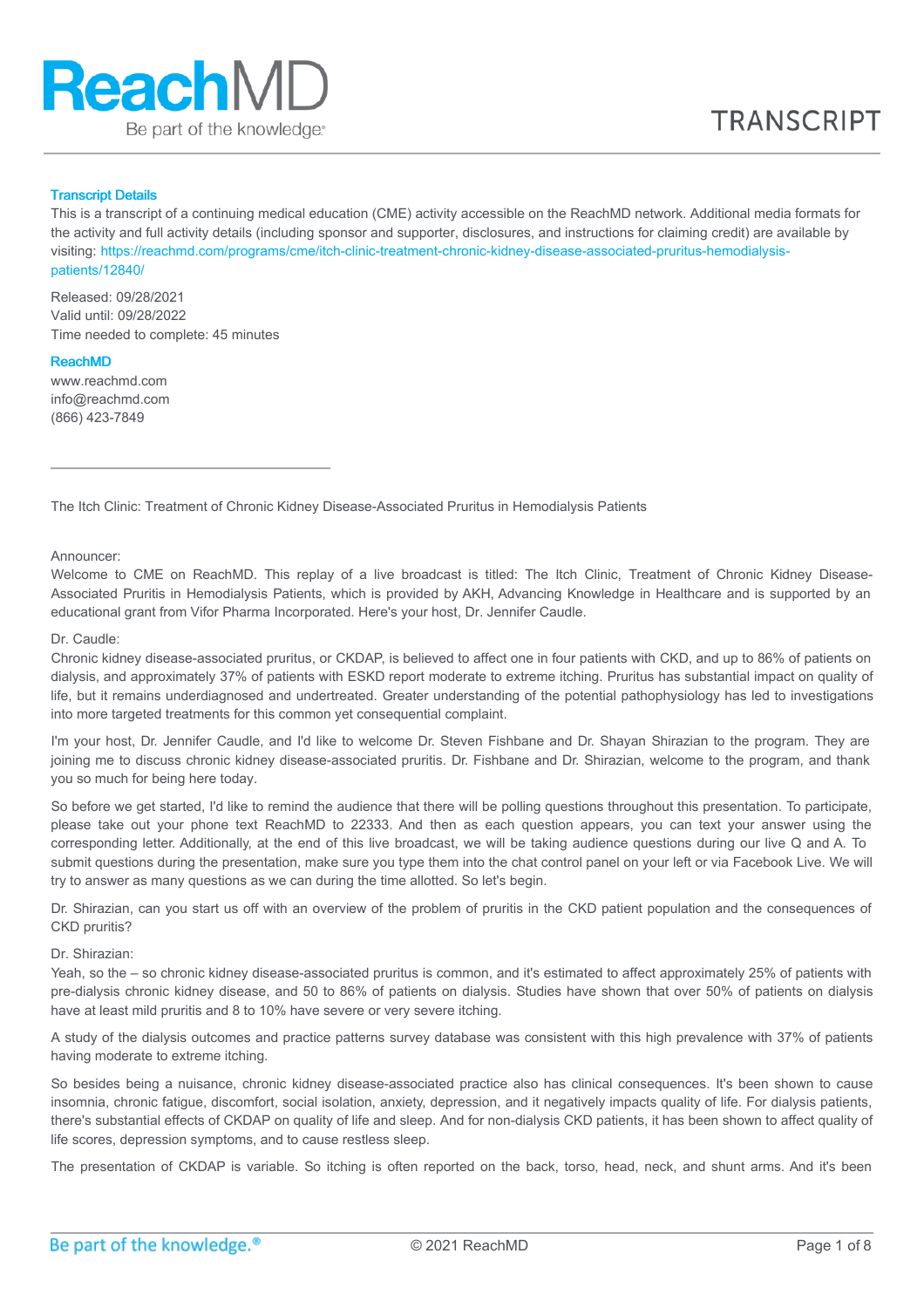reported to occur anytime in relation to dialysis, either before, during, or after. It's also exacerbated by extreme hot or cold, stress, physical activity, and showering.

So interestingly, nephrologists are often shocked about how high the prevalence of chronic kidney disease-associated pruritus is in their patients. And studies have shown that they dramatically underestimate the prevalence of this condition. And I think the reason for this is twofold. So it's probably that patients are underreporting the symptom because they feel like nothing can be done in terms of treatment for it. And also, physicians feel like also that nothing can be done for treatment. And they also underestimate the impact of this condition. So if you really want to know if your patients are having chronic kidney disease-associated pruritus, you need to ask directed questions about this problem. For example, are you having a problem with itching?

#### Dr. Caudle:

**ReachMD** 

Be part of the knowledge.

You know, that makes a lot of sense. And, you know, moving on and moving forward with that, how do you evaluate patients for pruritus and for possible causes of pruritus?

#### Dr. Shirazian:

Okay, yeah, so that's a very important question. So I don't think this all falls on the shoulder of the nephrologist. So dialysis patients often have a whole healthcare team that includes nurses, social workers, nutritionists. And these patients often see dialysis patients more than the nephrologist, often once a week. So getting everyone involved in the assessment of these patients is important.

Now the first step in the assessment of a patient with chronic kidney disease-associated pruritus is to make sure that they're meeting National Kidney Foundation guidelines for dialysis efficiency and for creating mineral bone disease. So if their serum parathyroid hormone level is high, treating that level to within goal range. If their calcium or phosphorus is out of range, again, trying to treat that to a normal range for a dialysis patient and what is in the guidelines by the National Kidney Foundation. And finally, if their clearance is less than 1.2, to try to bring their dialysis clearance above 1.2, to fall within guidelines of the National Kidney Foundation.

The second step is once you ensure that they're meeting these guidelines is to assess for dry skin, and if it's present, to treat it. So dry skin often co-occurs with chronic kidney disease-associated pruritus. And although it's not the cause, treating it can improve the symptoms but not completely abate the symptoms of chronic kidney disease-associated pruritus.

And finally, when you're assessing a patient for chronic kidney disease-associated pruritus, it's important to look for alternative conditions that may cause the symptoms of itching, like comorbid skin or liver conditions. But because of the high prevalence of CKDAP, one should assume that itching in this population is related to CKDAP, unless there's a clear alternative explanation for this.

In terms of rating scales, there are many. So there are several rating scales that look at the severity of chronic kidney diseaseassociated pruritus and its impact on quality of life. And these include the dermatology QoL index or the DLQI, the Skindex, and the 5D pruritus scale. There's also scales that just look at the severity of itching. And those include the visual analog scale shown there on the right, the numeric rating scale, the verbal rating scale, and the kidney disease quality of life short form, the KDQoLSF.

#### Dr. Caudle:

Excellent, thank you so much for that, Dr. Shirazian. And this brings us to our first polling question. We are interested to hear what you think and how you feel. If you have not done so already please text ReachMD- excuse me – to 22333. As each question comes up, you can take a moment to text in your answer using the corresponding letter.

This is question number one that you are seeing. The question is: How confident are you in your understanding of the current theories regarding the pathophysiology of CKD pruritus? A: Very confident; B: Moderately confident; C: Minimally confident; and D: Not confident at all. Let's take a moment to see how you feel and see, you know, see what's going on out there.

Okay, so we have a few people, a number of people that are feeling moderately confident and a few people feeling not at all confident. So you know, it sounds like that we're all in the right place. This is very helpful to know. We will continue to assess our knowledge as we move forward.

Okay. So as we move forward, rather, Dr. Fishbane, let's go to you for a moment. You know, I understand the pathophysiology of CKDassociated pruritis is not clear. And you tell us the current theories?

#### Dr. Fishbane:

Yeah, thank you, Dr. Caudle. So this is definitely an area that is an evolution. And we don't have a complete understanding. I mean, that's absolute, but there are theories. And this helps us I think a little bit in terms of how we look at our patients and gives us I think a foundation for thinking about the therapies that we might be using.

So the four primary theories that underlie the way that we think about pruritis. The first has to do with toxin deposition. So in our uremic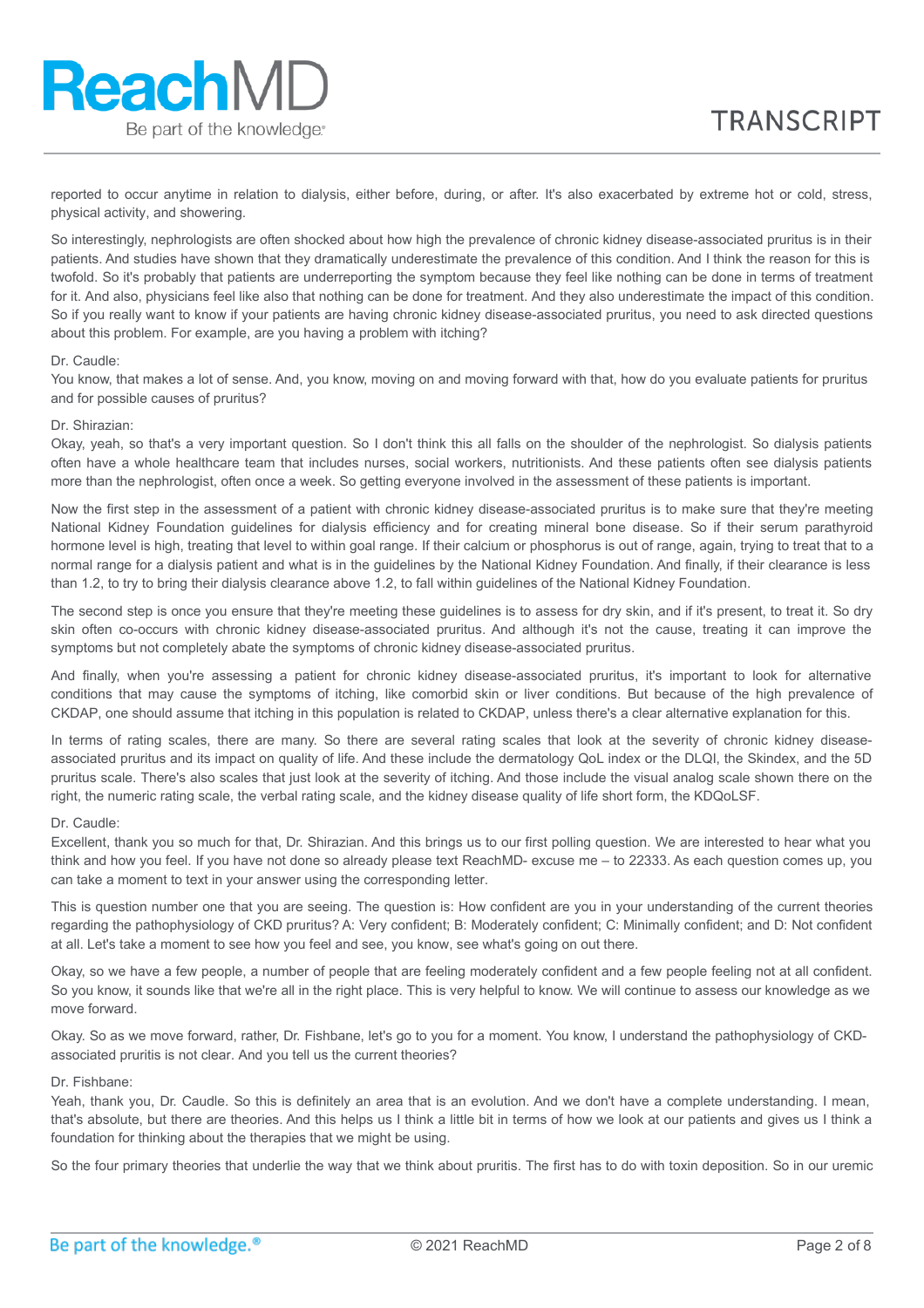patients, might there be the deposition of specific uremic toxins that might be important in terms of affecting nerves - infecting - affecting the sensation and the potential experience for the patient of itching.

The second would be peripheral neuropathy. Now, we know that our patients have a lot of peripheral neuropathy. And we often think of that in terms of loss of sensation, or burning, pins and needles, but really good for us to remember that it also can cause the sensation of itching and damage to the nerves, especially the long nerves to the legs and arms, might be important in terms of understanding itch.

I'm really interested in immune system dysregulation because it's so common in our patients and it just makes sense that this could be important in terms of helping to explain why CKD-associated pruritis takes place when you've got dysregulation at an imbalance in just the hundreds of mediators that are involved in terms of inflammation.

And then I think the area that has really come to the forefront in terms of interest more recently, which is opioid dysregulation and imbalance, substances that we certainly understand well. And when we think about patients that are treated with pain medications or people that misuse opioids, we know that itch is a common complication that goes with that. So could it be that there is some imbalance that takes place in patients with kidney disease that might explain some of what we see?

### Dr. Caudle:

**ReachMD** 

Be part of the knowledge.

That's very helpful and very interesting as well. You know, moving forward with these thoughts, you know, how do these four theories translate into therapies used to manage CKDAP? And what are their benefits and risks?

### Dr. Fishbane:

Yeah, thanks, Dr. Caudle. So that's a good question. And I think this is important for us that we consider treatments, but in this context. So if we started, let's just do it the same way. So starting with the deposition of uremic toxins, if we believe that maybe that plays a role in the skin sub-q tissues, well, then we have to look at the efficiency of dialysis and consider that. So, in particular, we need to focus on Kt over V urea reduction ratio and other markers that we use to understand the effectiveness of dialysis. If we're finding that Kt over V is, for example, consistently low, that would be where we'd aim to try to understand perhaps if that's playing a role in terms of the patient's itching.

The second area is peripheral neuropathy. So to the extent that we believe that peripheral neuropathy might be an important part of pruritis. Well, we've got drugs that work in that direction. So we're able to test this because if you have a patient, and I specifically when I have somebody who has pruritis, and they also have neuropathy, and perhaps I'm treating them for other reasons for a typical peripheral neuropathy, I'm more likely to use a drug like gabapentin. And there is data for gabapentin and its use in patients with itching. The concern here might be side effects. So there are a higher rate of side effects versus placebo, things like confusion, dry mouth, visual changes. I think it's a relatively narrow therapeutic window that we've got. But there certainly are some patients where we can achieve a good balance and be able to treat patients for itching. So peripheral neuropathy is important.

And then we get to the subject of immune dysregulation. And when we look at the possibility that one of the causes for pruritis might relate to the immune system, well, that gets us into areas of potential treatments that affect immunity. And this could be as simple as antihistamines. So that using a drug like diphenhydramine to try to decrease the histamine response, it's not very satisfying in terms of treatment. There are previous studies that looked at other agents.

I think the one thing that is kind of time honored here is that UV light therapy is generally fairly effective in terms of uremic pruritis. The problem here tends to be more that for people that are already taking three days a week and devoting it to hemodialysis, it's really hard to devote all of the time required for light therapy. So it hasn't really advanced very far in the time that I've been in nephrology, but now in occasional patients I've used it and have had some success.

And that brings us to the area of opioid dysregulation. So you know, I think this subject right now kind of comes to the forefront because in the U.S. we have a first approved agent for the treatment of uremic pruritis that relates specifically to this subject. So again, look, we know there's opioid receptors in the brain, the central nervous system, but I'm sure you're aware that the opioid receptors are also in peripheral nerves. You'll find them in the skin and keratinocytes, melanocytes, they're in hair follicles. It's really remarkable, but we must note that there is opioid effect in the immune system. And there's kind of overlap here between the previous area that we looked at in terms of immune dysregulation and opioid dysregulation as well. So the concept here with the hypothesis is central new mu opioid receptors being stimulated. Again, we know drugs like morphine, you know, routinely lead to itching. But then there's other opioid receptors. So, antagonism of peripheral Kappa opioid receptors, what effect might be there, and this is something that has been tested pretty significantly in the last couple of years. So we'll speak a little bit more about this particular subject.

### Dr. Caudle:

Thank you so much for that, Dr. Fishbane.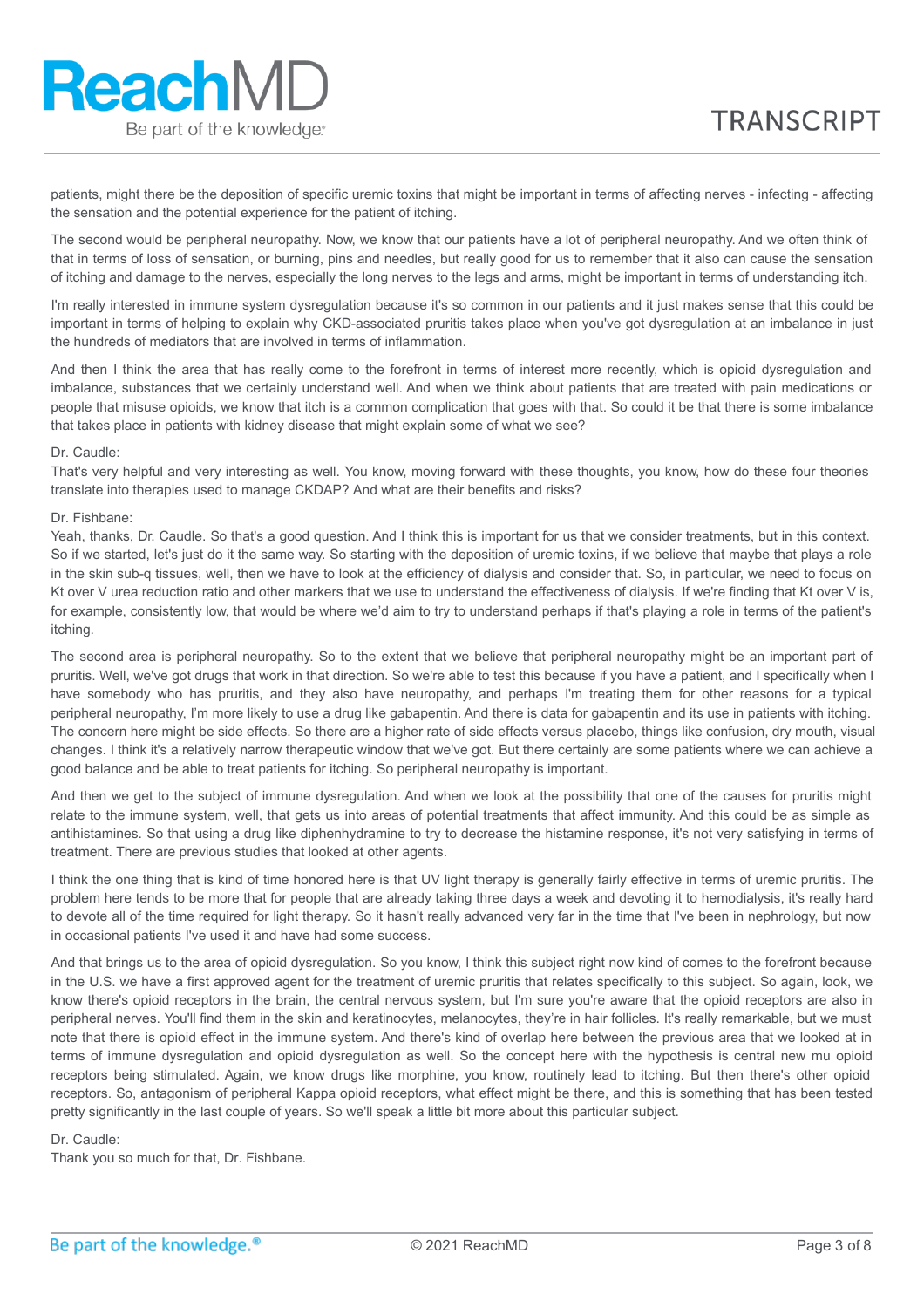Now this brings us to our next polling question. And again, if you've not done so already, please text ReachMD to 22333. As each question comes up, you can take a moment to text in your answer using the corresponding letter. And as we move forward, let's go to audience question number two.

So this question reads: How confident are you in your understanding of the clinical trial data regarding new and emerging agents for management of moderate to severe pruritis in your patients with CKD? A: Very confident; B: Moderately confident; C: Mildly confident; and D: Not confident at all.

Let's take a look at what our answers show. We've got 25% that feel moderately confident, that just bumped up to 40%. And minimally competent is about 60%. Now they are about neck and neck. So we will continue to assess this as we move forward.

Let's go back to you. Dr. Fishbane, as we continue to explore these topics. You know, based on the evidence you shared with us earlier, Dr. Fishbane, there doesn't seem to be any approach that is specifically targeted towards opioid dysregulation or imbalance. Can you tell us about the agents currently under investigation, or recently approved that target opioid dysregulation or imbalance?

# Dr. Fishbane:

Yeah, great. So let's look at clinical data now. So far, we've become more hypothetically and thinking about treatments that might match with theory.

So I want to start with nalbuphine so this is a mu opioid receptor antagonist and it's a kappa opioid receptor antagonist. There is some data here, 373 hemodialysis patients with moderate or severe uremic pruritis. In this study by Mathur et al, patients were randomized to 60 or 120 of nalbuphine versus placebo for eight weeks, and I think eight weeks is fine. The results were, they found a 3.5-point decline in itching intensity in the group that got the high dose of nalbuphine, but there was no change compared to placebo with the 60 milligram dose. And I think maybe just a little bit disappointing that the change compared to placebo with the high dose of nalbuphine was 0.7. So it's unclear the extent to which that would be noticed by patients and have an effect. So interesting drug. You know, I think we probably need a little bit more research to understand this better and an agent that's not approved in the United States for this specific purpose.

Nalfurafine, so this drug is a peripheral kappa opioid receptor agonist. I like the mechanism. And this is a drug that's approved in Japan, not the United States. But for this drug, there is evidence that both the 5 and 2.5 microgram doses of nalfurafine did reduce itching. And this was in a study looking at dialysis patients compared to placebo. So we'll certainly be interested in seeing whether this extends to studies in the U.S., and whether there's a drug that may eventually be available in the U.S. potentially for treatment of our patients.

Difelikefalin. So that's a long name, difelikefalin. So this drug is really interesting. This now is the first drug that the FDA has approved. And it's approved to treat moderate to severe itching in patients with CKD-associated pruritus who are on dialysis. So for our patients that we talk to that we learn have itching, these are patients that might be candidates. Here's what we've learned. So the drugs have peripheral kappa opioid receptor agonist. It's given three times a week at the end of the dialysis treatment. And it reduces the activity of the sensory nerve. And that's the nerve that's of course relaying the response for itching from the skin to the spinal cord and brain. Adverse events that have been seen with this drug have included diarrhea, some dizziness, vomiting. It's really important to note that the drug is peripherally restricted so it's not getting into the central nervous system. It works on the kappa opioid receptor, not the mu receptor that we've often been concerned about. The mu receptor, of course, is associated with misuse and issues like euphoria and withdrawals. So that's not what this is. This is a drug that works on kappa opioid receptors.

And here's the seminal study. So this was published in the New England Journal of Medicine in 2020. And this was called the CALM1 study. So this was 378 dialysis patients. Patients with moderate to severe uremic pruritus. And the patients were randomized to treatment with point five mics per kilogram of I.V. difelikefalin or placebo three times a week for 12 weeks. And what you see here, when you look at the graph on the right, is the percentage of people that had at least a 3-point increase in terms of the Worst Itching Scale, it was 49% with difelikefalin compared to 27% with placebo. And I've studied this subject a lot, so this was kind of particularly exciting for me when I saw that we had such clear positive results and that it extended beyond just itching into improvements in patient quality of life, mood, and sleep. And that's important for us to know that itching, it's not the simple mosquito bite that we get that causes a little itching on our arm, but rather itching that patients on dialysis experience, it just has a much broader effect in terms of the overall quality of their experience.

Now the next study, the CALM2 study, this was published looking at Phase 3 global data, 473 hemodialysis patients. And we're looking here over the course of 12 weeks, a very similar study. And in Panel A, again, we're looking at the 3-point score on the Worst Itching NRS scale that we saw before. And you see again, the very robust effect. The difelikefalin led to a 52% improvement compared to 31% with placebo. Now, I like this because it takes it a bit further now looking at a 4-point improvement. And although in the dermatology world, 3 points is often used as a pretty strong assurance that the patient is having a true meaningful benefit for them, 4 points is a pretty profound effect. And here we see that that was achieved and more than twice the number of difelikefalin patients; 37% compared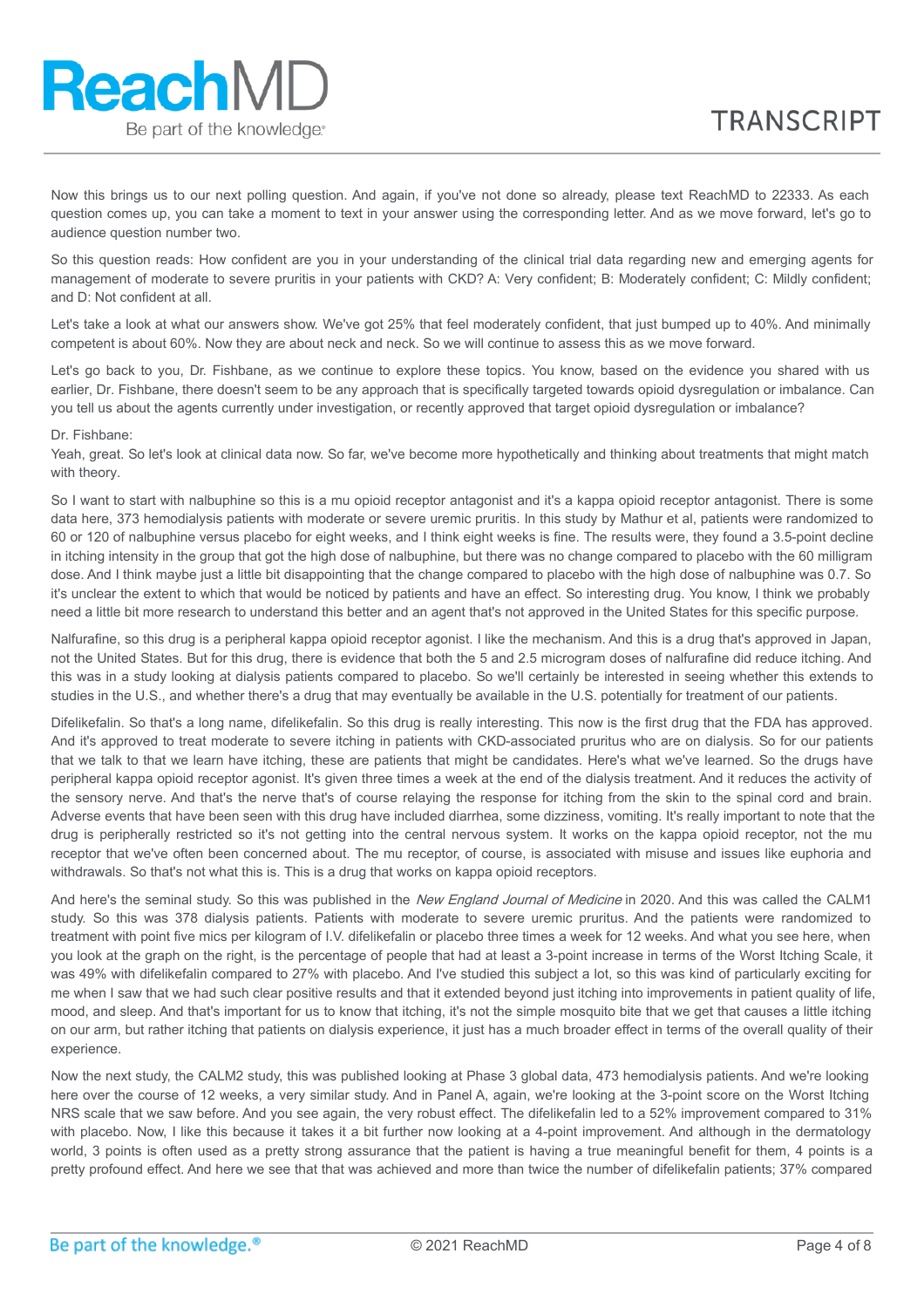to 18% with placebo. Both were highly statistically significant in this large study.

Dr. Caudle:

**ReachMD** 

Be part of the knowledge.

Dr. Fishbane, that was very helpful. Thank you so much for going through that. So now how do you select appropriate treatment for your patients with CKD-related pruritis?

Dr. Fishbane:

Sure, so you know, I'm not going to be cavalier and say that there is a definite response and answer to this question for all patients. I think individualization is necessary.

So you know, I want to start by going back to Dr. Shirazian's concept. First of all, that there's a lot of itching in this population, and that if we're going to be able to treat it effectively and improve patients' lives, we first have to know about it. So we ask about itching specifically. It's not enough to go through the dialysis unit ask how you feel, patients underreport pruritus. We need to discuss it with patients. And then the history is important. How long have they had it? How extensive? How much of the body is covered? Is there a rash that goes along with it? And what time of day does it affect them? Is it on dialysis?

I like the physical examination because I think if there's a rash that goes along with that, I start to think maybe have some dermatologic conditions. And especially in winter, I know I see a lot of dry skin and that leaves a nice avenue for potential treatment.

Don't forget the biochemistry here. So looking at calcium, phosphorus, parathyroid hormone, the adequacy of dialysis with Kt over V, urea reduction ratios, and BUN and creatinine. But putting together the clinical constellation, then you've got the ability to kind of think about what's going on in patients with uremic pruritus. And if you think that dry skin is an issue, really talk to patients about what kind of soaps are they using, shampoos. And there are some really high-quality moisturizers that I've had some pretty good luck with my patients. For toxin deposition, now I admit I don't see this very often where people have low Kt over V's or low urea reduction ratios. I think in the United States right now, about 98% of patients have Kt over V's greater than 1.2, but it is an area to look at. If a patient has peripheral neuropathy, that's an opportunity to try gabapentin. Be careful. Remember, the window for safety there is little bit narrow, but it is an agent that has some data. It's not approved for the purpose, but I think it's reasonable to try.

When we think that there might be immune system dysregulation, and look, you don't really have a good way of knowing that that's necessarily the case, but there still is a reason to try antihistamines in certain patients, and you'll find some that are already on it.

But opioid dysregulation. Now you don't know if your patient has opioid dysregulation. You don't have a test to be able to do that. But fortunately, in the studies of difelikefalin, it's not like it was broken down into these different causes of uremic pruritis. All we know is that when you take all comers who have uremic pruritus, treat them with difelikefalin compared to placebo, that difelikefalin was clearly effective and pretty well tolerated.

So whatever the cause is there, I think that if you have clear dryness of the skin, moisturizers are an elegant solution. Beyond that, if the patient is not well dialyzed, but I think you're often going to find that difelikefalin is going to be an interesting agent to try for patients, especially if they really have the moderate to severe pruritus that affects their life.

# Dr. Caudle:

Thank you for that. And now Dr. Shirazian, let's head back to you for a moment. You know, I would assume that diagnosis and management of CKD-associated pruritis is multidisciplinary. You know, that patients may share their experiences with itching with their nurse or dietitian, for example, possibly more often than with their nephrologist. So how might you develop a multidisciplinary approach to optimize identification and management of these patients?

#### Dr. Shirazian:

Yeah, thank you. So I think you hit the nail on the head there when you say multidisciplinary. So again, it's not just the nephrologist that is responsible for diagnosing and treating this condition. So I would think of a multidisciplinary approach as involving nurse practitioners, registered nurses, dietitians, social workers, these - this team can educate the patients on chronic kidney disease-associated pruritus. And they can also perform these assessments of itching severity, and they may be able to do so more frequently than the physician. So either monthly or every other month, you can have a quick screening assessment.

Now, if itching is present, at that point, you can see if it's impactful by using a scale that measures both itching severity and the effect on quality of life.

And so if both are present, if a patient has itching and it affects their quality of life, at that point, you can talk to the physician and the physician can become involved. And I think the first step as Dr. Fishbane just eloquently presented is a good history and physical. Make sure you're dealing with chronic kidney disease-associated pruritus here. At that point, you can consider treating dry skin as he said. But if the itching persists, that's when you think about medication.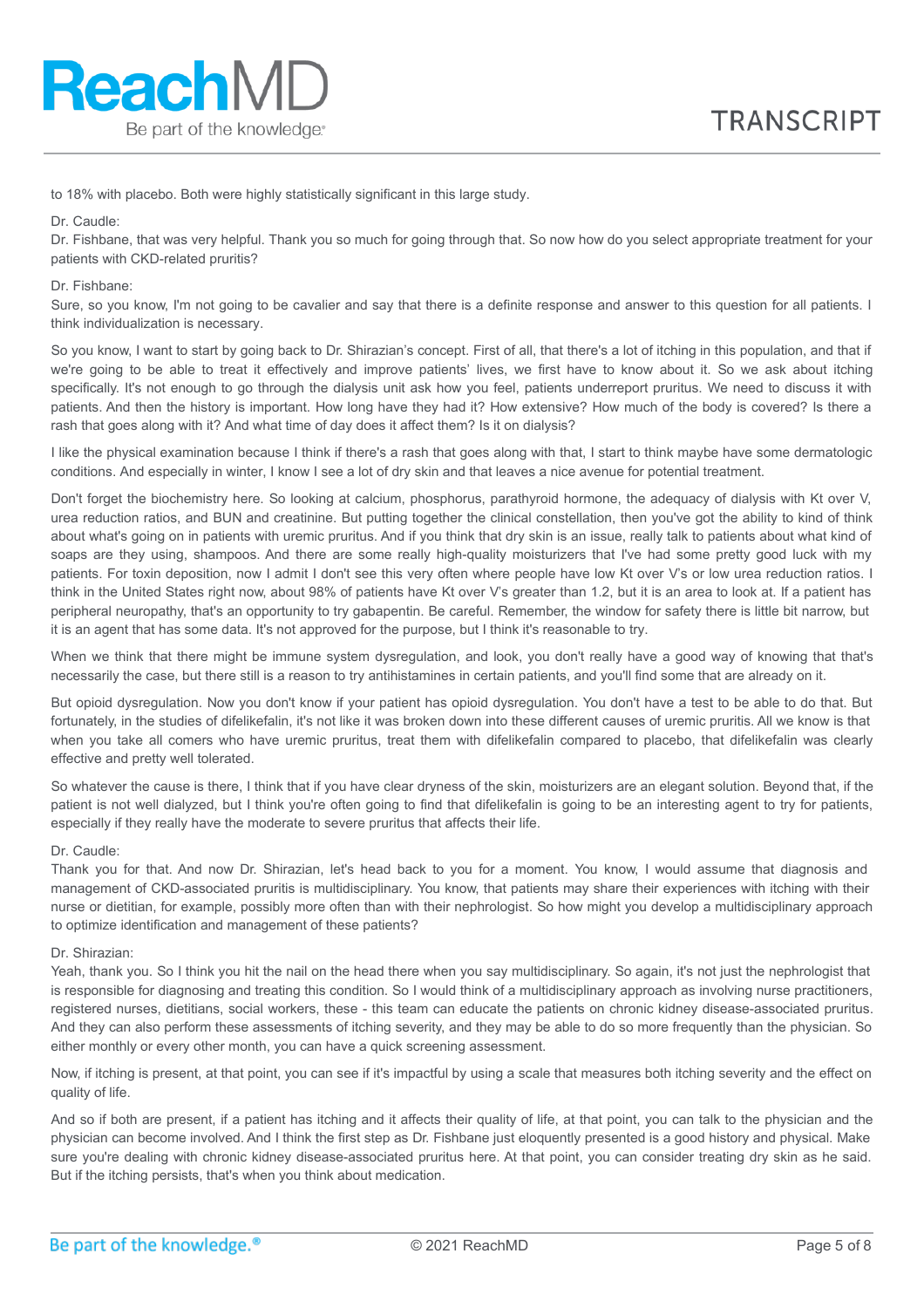And once they're on medication, you want to be a little bit more diligent in how you are assessing itching. So I think at that point, you want to use these severity scales either weekly or every other week. And then you can do a scale that assesses severity and impact of quality of life, maybe monthly or every other month, just to make sure you're getting impact with your treatment. And if needed, you might need to up-titrate the treatment.

# Dr. Caudle:

Excellent. And as we move back to you, Dr. Fishbane, are there any key take-home messages you'd like to share with our audience?

# Dr. Fishbane:

Yeah, so thank you. And I think there's a couple of things here that are really important for us to think about. And really a lot of this just goes back to Dr. Shirazian's presentation that CKD-associated pruritis is far more common than we realize. There's a lot of patients that have this as a problem. And we know that patients greatly underreport it for a variety of different reasons. It's not the same as the mild itch that all of us suffer from, from time to time. This is the kind of itching that really affects somebody's life. And for a lot of patients, it really gets into quality of life and life experience sleep quality. And it becomes, because of that, increasingly important that we address it, that we ask patients very specifically.

There's different factors as we saw that can contribute to the pruritus, and that can help us to some extent, in terms of how we choose to treat. There are numerous agents like diphenhydramine and difelikefalin that are out there. It's good to be able to, I think, direct therapy and try to use non-pharmacologic agents, if you can, perhaps diphenhydramine initially and then moving up towards difelikefalin if you have patients with more significant problems.

But it is, you know, I think, a particularly exciting time. I've been interested in the subject for 15 years and had a lot of frustrations. So really good to see that in August of 2021, that the FDA did approve difelikefalin for use in this population.

But as you see on the bottom, really the most important part here that we can't help patients unless we're talking to them about their problems with pruritus. So we need to ask patients, we need to ask them, do they have pruritus as a problem, and the frequency and the severity? Thank you.

# Dr. Caudle:

Well, thank you very much, Dr. Fishbane. Your dedication and also Dr. Shirazian, your dedication as well is immediately evident to us all. I want to thank you, Dr. Fishbane, for your take-home messages.

We're now going to transition to our Q and A portion of the activity. If you would like to participate, we hope that you do, please submit your questions by typing them into the chat control panel on your left or via Facebook Live. Now it looks like we've got some questions that have already come through. So we're going to begin with some audience questions. And the first goes to Dr. Shirazian.

Dr. Shirazian, you know, how do we know when a patient's pruritis warrants actual investigation and possible medication?

### Dr. Shirazian:

Yeah, so that's a really good question. I mean, as Dr. Fishbane said earlier, we all have experienced itching, and it might just be a very minor mosquito bite or something, you know, like dry skin. But when does it rise to the level of needing medication? I think that for patients on dialysis, if it's affecting their quality of life, at that point, it rises to require more investigation and possibly treatment. So is it affecting their sleep? is it affecting their mood? You know, when that happens, it often affects their adherence with dialysis and then it can become deadly. So if they're itching so much that they're not sleeping, they feel horrible, they become depressed, and they don't come to dialysis, you know, then it really has to be investigated and treated. And that does happen. So it's really how it's affecting their life.

# Dr. Caudle:

You know, I think that's a really excellent point. Very excellent there, it makes a lot of sense.

You know, sticking with you Dr. Shirazian, we have another question that's come in. This participant asks: If we have optimized dialysis effectiveness, how do we then select the most appropriate treatment?

# Dr. Shirazian:

Yeah, and this also goes back to Dr. Fishbane's point. I mean, he, as he said, 98% of patients, at least in the United States are meeting dialysis efficiency guidelines with the Kt over V of over 1.2. And we're constantly, as nephrologists, trying to optimize CKD-MBD parameters. And we look at that constantly, probably twice a month. So that's generally already being done.

I think at that point, you know, we can look for dry skin. If dry skin is there, then we can try to treat that. But as I said earlier, that often just kind of improves the problem but doesn't completely take away the problem.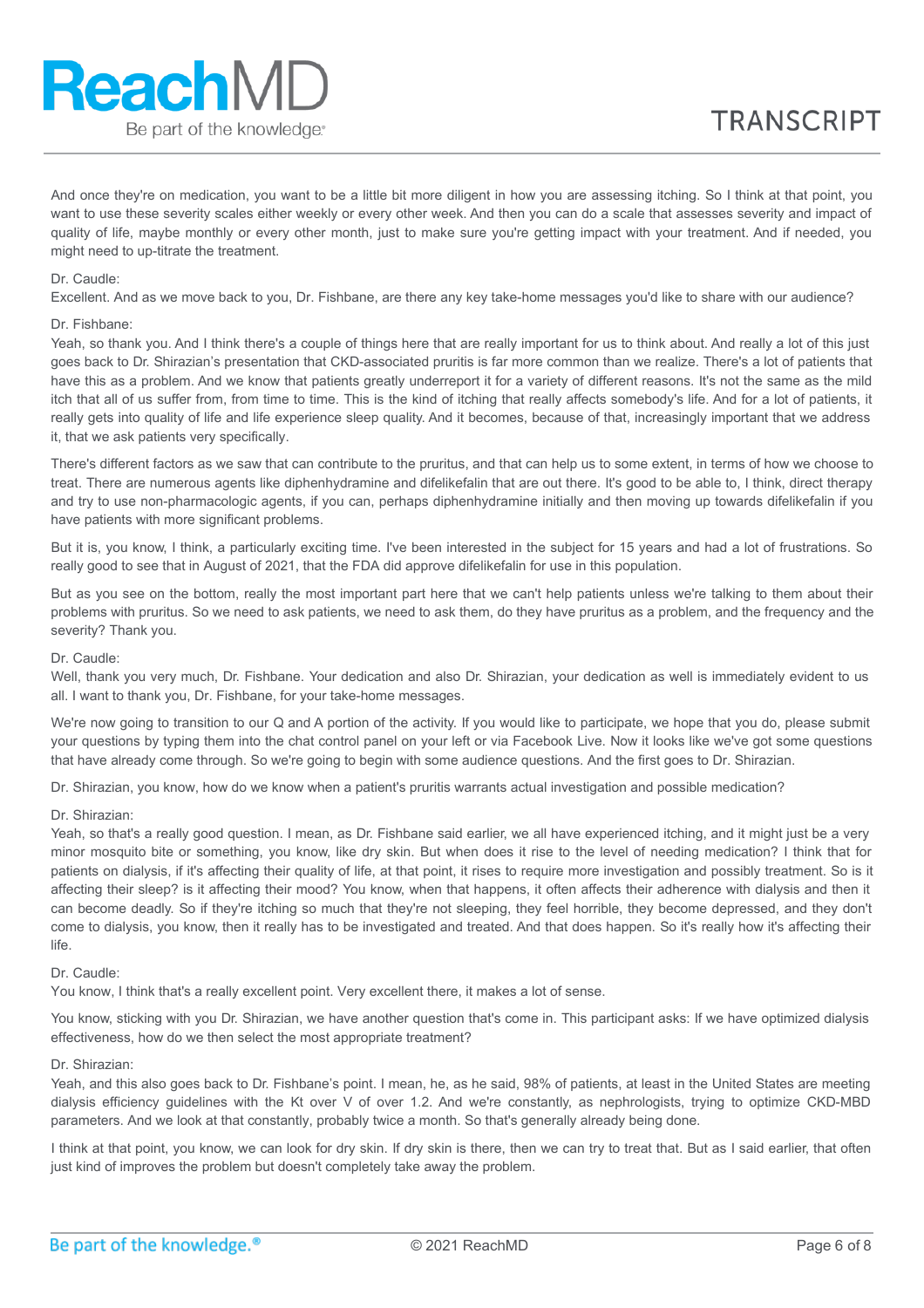And then you know, taking a pathophysiologic-specific approach, you know, it sounds nice, and there are probably 34:45\_ pathophysiologies; however, there's not that much to inform which one is going on. I mean, if someone - if there's someone with a clear neuropathy, maybe you want to try a medication that targets neuropathy. Inflammation, a lot of dialysis patients are inflamed. If you think yours is particularly inflamed, then maybe you try something in the anti-inflammatory realm. But I think, you know, in general, you would go for the one that it has been approved if there's no clear - FDA approved if there's no clear theory or pathophysiology that you can point to.

# Dr. Caudle:

Sure, sure. Thank you for that. And it looks like our next question is for Dr. Fishbane. This participant asks: Is there a way to determine which of those theories and thus which treatment approaches may be most relevant for a specific patient?

#### Dr. Fishbane:

Yeah, thank you for the question. So I guess, Dr. Shirazian just answered that question, but let me amplify then that, so we could put down on a slide and, you know, clearly show that there are these different possibilities in terms of hypotheses for what might be causing it. Now, you know, as Dr. Shirazian said, if you look at a patient and their skin on the legs is clearly dry, everybody knows, you know, in winter, what this looks like when you're seeing a patient - although I actually saw a patient today, with exactly this issue - that's a great opportunity for the use of moisturizers.

Unfortunately, what we put up on a slide in terms of hypotheses is a little bit difficult to separate in the clinic so that, well, yeah, if somebody has inadequate dialysis, you can address that issue. If there is a clear peripheral neuropathy, then there is a pretty good chance that the itching might be related to that, especially if it's in the same part of the body. So if I have a patient where at nighttime, they're noticing they're having pain in the feet, and during the day they're having itching in the legs, I do like to try in those kind of patients, something like gabapentin. But generally, look, I mean, it's really hard to separate. We don't have tests that will yet be able to separate patients into these different theories of cause for pruritus.

So, you know, I think we will always do well to start a little bit conservatively. And if we're not doing well with a patient and bringing them fulfillment in terms of the symptoms, then I think the fact that we now have an approved treatment, and difelikefalin gives us a lot more therapeutic flexibility in terms of our ability to really address the issue.

### Dr. Caudle:

Excellent. And Dr. Fishbane, let's stay with you for a moment with difelikefalin. For how long would patients stay on that drug? What are your thoughts about that?

# Dr. Fishbane:

Yeah, thank you. Really good question for whoever asked that one. So we don't definitively know the answer to that question yet. And the Phase 3 studies were not really designed for the purpose. So I've kind of, in my own mind, worked out, you know, the way that I will be addressing this, and that is that when I have a patient where itching has been a really significant problem that's affected their lives, I'm going to be putting the patient on treatment for at least three months, and just making sure that I really smother out the problem completely. And at that point, I might try a trial with a patient off, see how they do, and then reconsider and reevaluate, you know, as I continue to see the patient and see whether symptoms re-evolve.

Symptoms tend to bounce back when you stop difelikefalin . So we have to kind of keep that in mind. And pruritis can be a little bit of a transient problem in some patients. So we also don't want to commit the patient to 15 years of therapy.

So you know, certainly a need to kind of continue evaluation over time for individual patients.

#### Dr. Caudle:

Excellent. Thank you so much. We only have a couple minutes left. We got one more question that I would love a quick answer from you Dr. Shirazian, because I think it's an excellent question. This participant asks: Do you ever - do you find you ever need to work with a dermatologist for additional treatment of pruritus? Very quickly, what would you say to that?

### Dr. Shirazian:

Well, I would say quickly, it's very difficult to get our patients in with specialists and particularly dermatology. So my - I would ask the question back: Have you ever tried to get your patient in with a dermatologist? And often it's very hard to get timely consultations for specialists in dialysis patients. But besides that, dialysis patients, they really don't like to spend much extra time seeing doctors outside the dialysis unit, because they commit so much of their time at the dialysis unit. So whenever you can, it's good to act as the primary care doctor.

Now that being said, I've involved them once or twice for UVB light therapy. Other than that, I haven't, and I personally think this is an